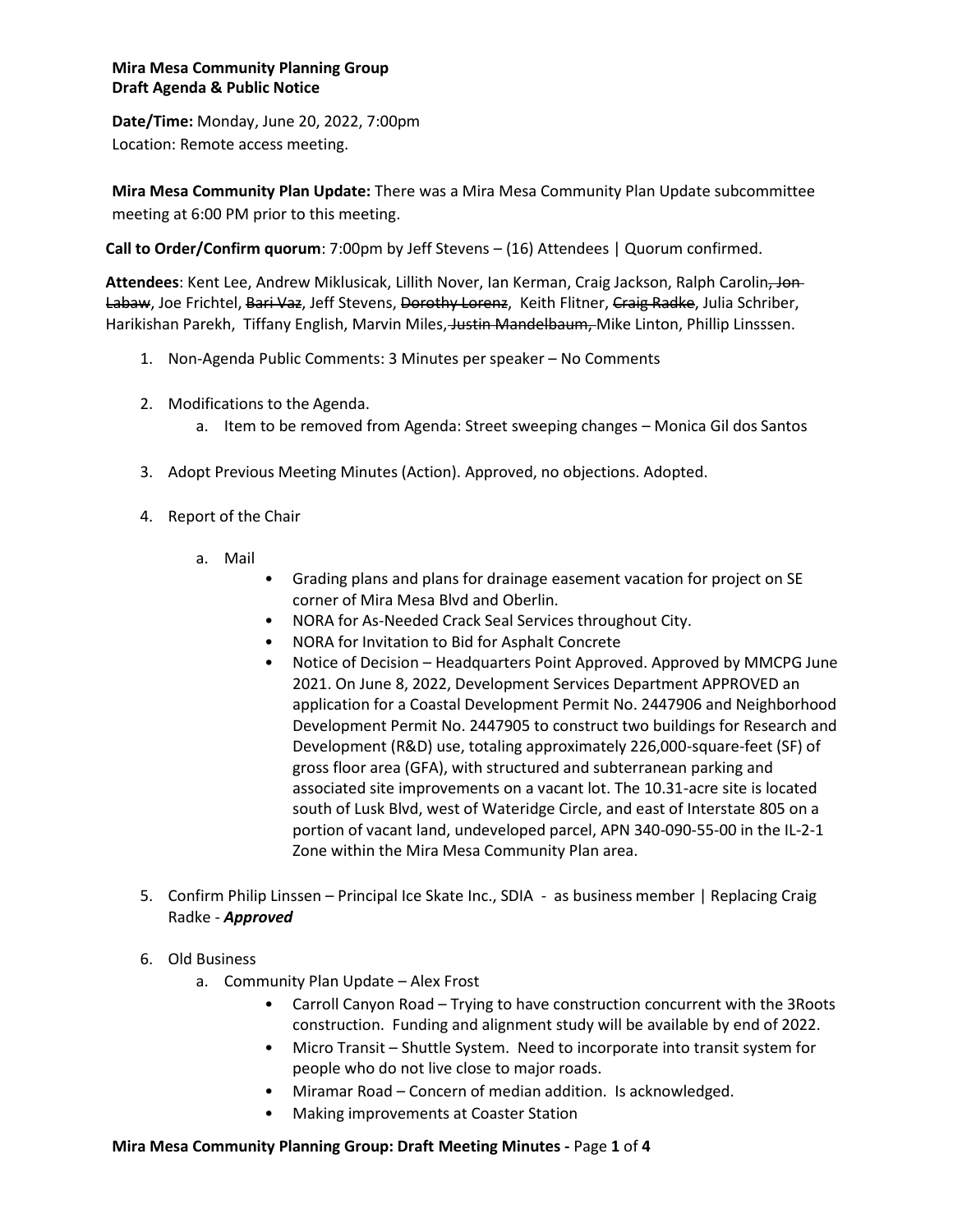- Concern About congestion.
- Planning Commission Hearing Mobility Board July 6, 4:30 pm Zoom (Agenda forthcoming) https://www.sandiego.gov/mobility-board
- 7. New Business
	- a. Street sweeping changes Monica Gil dos Santos
	- b. New organic waste recycling collection Presented by Polina Osipova (Environmental Services Department) [posipova@sandiego.gov](mailto:posipova@sandiego.gov) and website information: [www.sandiego.gov/organicwasterecycling](http://www.sandiego.gov/organicwasterecycling)
		- Senate bill 1383 | See presentation provided
	- c. PTS-0673416 Sprint CUP Renewal in the ROW near 7394 Calle Cristobal Mark Phillips (Action) - *Approved*
		- No modifications to the site. Continual operation of the site.
- 8. Elected Officials/Government Agencies
	- a. United States Congress California 52nd District *No representative present*
	- b. California Senate District 39 *No representative present*
	- c. California Assembly District 77 *No representative present*
	- d. San Diego County Board of Supervisors District 3 *No representative present*
	- e. San Diego Mayor's Office: From *Michaela Valk* 
		- On Friday June 16, Mayor Gloria signed his ["Ready to Rebuild"](https://www.sandiego.gov/mayor/mayor-gloria-signs-ready-rebuild-budget) \$5.06 billion Budget which received unanimous approval by the Council and marks the largest investment in infrastructure in City history, fully funds public safety and allocates significant resources toward improving the speed and quality of City of San Diego services. This includes \$349 million going to Phase 1 of Pure Water, \$343 million to upgrade and repair existing water and sewer infrastructure, increases resurfacing funding by \$14.3 million for a total of \$77 million, and \$12.8 million to improve traffic flows at intersections as well as remove graffiti and weeds.
		- This **budget** also includes a new conservatorship unit, the City's first Chief Behavioral Health Officer to assist paramedics with clients in need of mental health services, and additional shelter options and Safe Haven beds for San Diegans experiencing homelessness who have co-occuring behavioral health and substance-abuse disorders.
		- **Our shelter system** is regularly at over 90% capacity and we are working on adding 450 beds to our shelter system by the end of this year. However, neighborhoods across our City have entire sidewalks on both sides taken over by encampments, creating public health and safety hazards, hurting local businesses, and eroding the quality of life. The Mayor announced he will be stepping up enforcemen[t progressive enforcement w](https://www.sandiego.gov/insidesd/city-addressing-encampments-imposing-public-right-way)hen individuals are encroaching on the public-right-of way. We are working on including Mira Mesa in the Neighborhood Policing Division's schedule within the next few weeks.
		- The **Transportation Department** has made a total of 70 street light repairs in Council District 6 between Mira Mesa, Kearny Mesa and Clairemont. They are working on an additional 36 street light repairs provided by Denise which include areas on Westview Parkway, New Salem Street, Black Mountain Road,

**Mira Mesa Community Planning Group: Draft Meeting Minutes -** Page **2** of **4**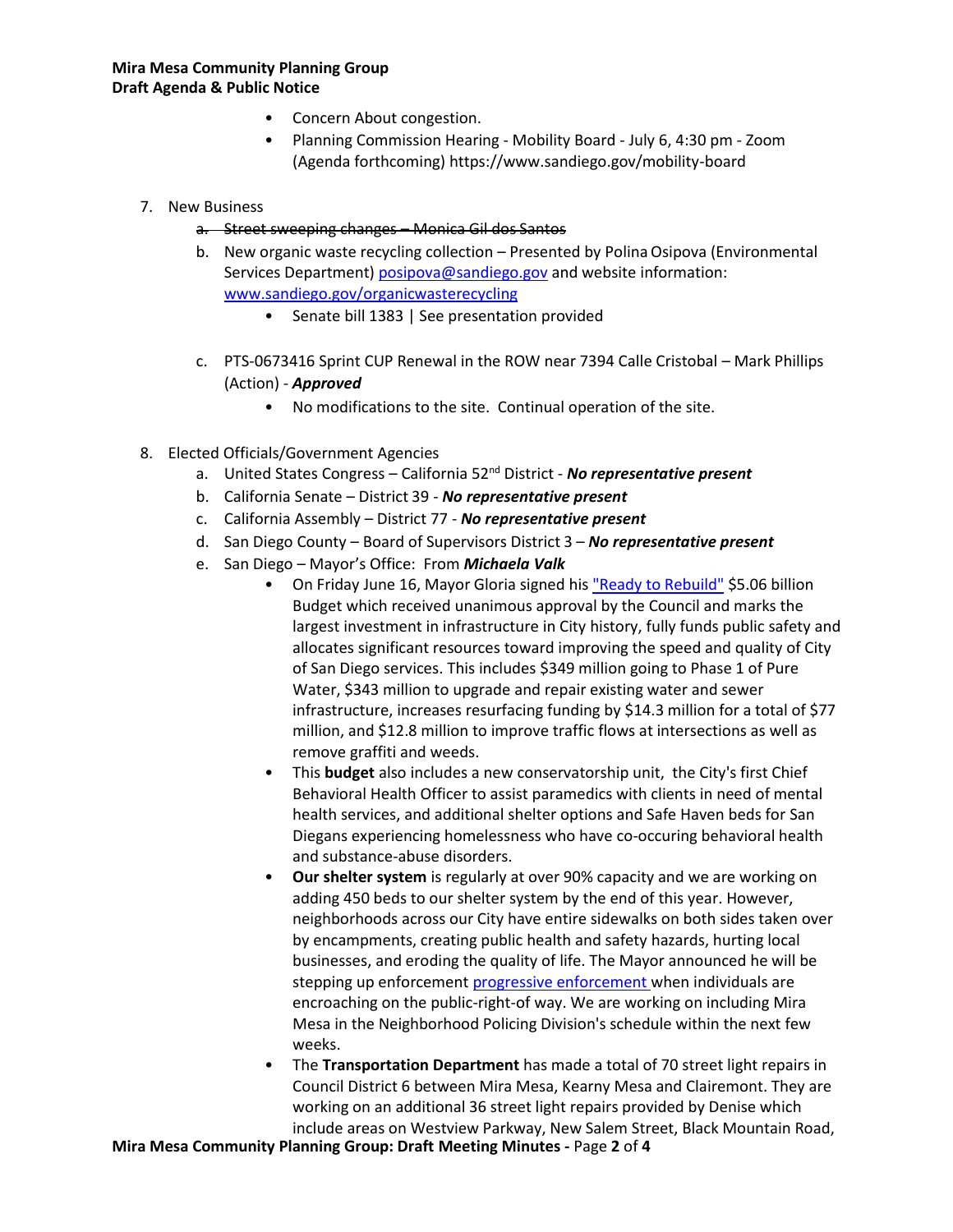and Flanders Drive. Specifically, last Friday the three lights used to light up the US Flag at the Senior Center were repaired (the faulty time clock seemed to be the issue).

- Joe asked a question the last meeting about installing **security cameras** at Mira Mesa Community Park; the Privacy Ordinance which regulates the City's use, acquisition and funding of surveillance technology must be passed by council first. This item went to City Council today and the vote should be finalized by this evening's meeting.
- **Gold Coast and Parkdale road reconstruction:** The City is participating in weekly meetings with SDG&E to coordinate the necessary gas and electric line relocations along Gold Coast and Parkdale, which must be complete prior to road reconstruction. SDG&E will begin this relocation work in August. The Engineering and Capital Project team is finalizing the construction contract, which will be advertised in July-August so that we are ready to mobilize to coordinate construction work closely with SDG&E's contractor.
- a. San Diego City Council District 6 *Denise Torres represents Councilmember Cate.*
	- 3Roots concerns on the "Roots Collective" reported by several constituents who are property investors. Councilmember Cate has heard these concerns and has spoken directly with the developer. The site has not been sold, nor is in the process of being sold, to any outside parties. The developer is still on the path to implementing the restaurant and retail components within the 3Roots Collective vision. Councilmember Cate will continue to monitor and listen to concerns by residents and work to ensure the vibrancy of the 3Roots community.
	- There will be 3 community clean-ups even in Mira Mesa scheduled on July 9th, 13th and 14th. Please see attached flyers for more details. Sheldon and I will be in the Mira Mesa area distributing flyers 2nd week of July.
	- Assisting Bari of Mira Mesa Town Council in transferring Mira Mesa Chamber of Commerce (Banner District) to the Mira Mesa Town Council. Our office is in communication with the City Attorney's office in starting the process for this transfer.
	- There were safety concerns at the Mira Mesa Square recently. Our office (District 6) met with the property management company and SDPD to work proactively for solutions on addressing safety concerns in the shopping area. SDPD officer will be reaching out to store owners to get their firsthand experience and comments on the recent events in the following week.
	- Community Projects, Programs and Services (CPPS) funding application will be open from July 1-31, 2022. Please see link and attachments on CPPS for more details and contact person for questions. [https://www.sandiego.gov/citycouncil/cpps.](https://www.sandiego.gov/citycouncil/cpps)
	- "Ready to Rebuild" budget passed unanimously for F.Y. 2023.
	- For electric scooter parking areas, do you have an area of suggestion where an electrical scooter parking area can be put? See link for sample image. https://www.shutterstock.com/image-photo/san-diego-ca-usa-may-24- 1407263474
	- Gold Coast Drive and Parkdale Avenue reconstruction update. The City is participating in weekly meetings with SDG&E to coordinate the necessary gas and electric line relocations along Gold Coast and Parkdale, which must be

## **Mira Mesa Community Planning Group: Draft Meeting Minutes -** Page **3** of **4**